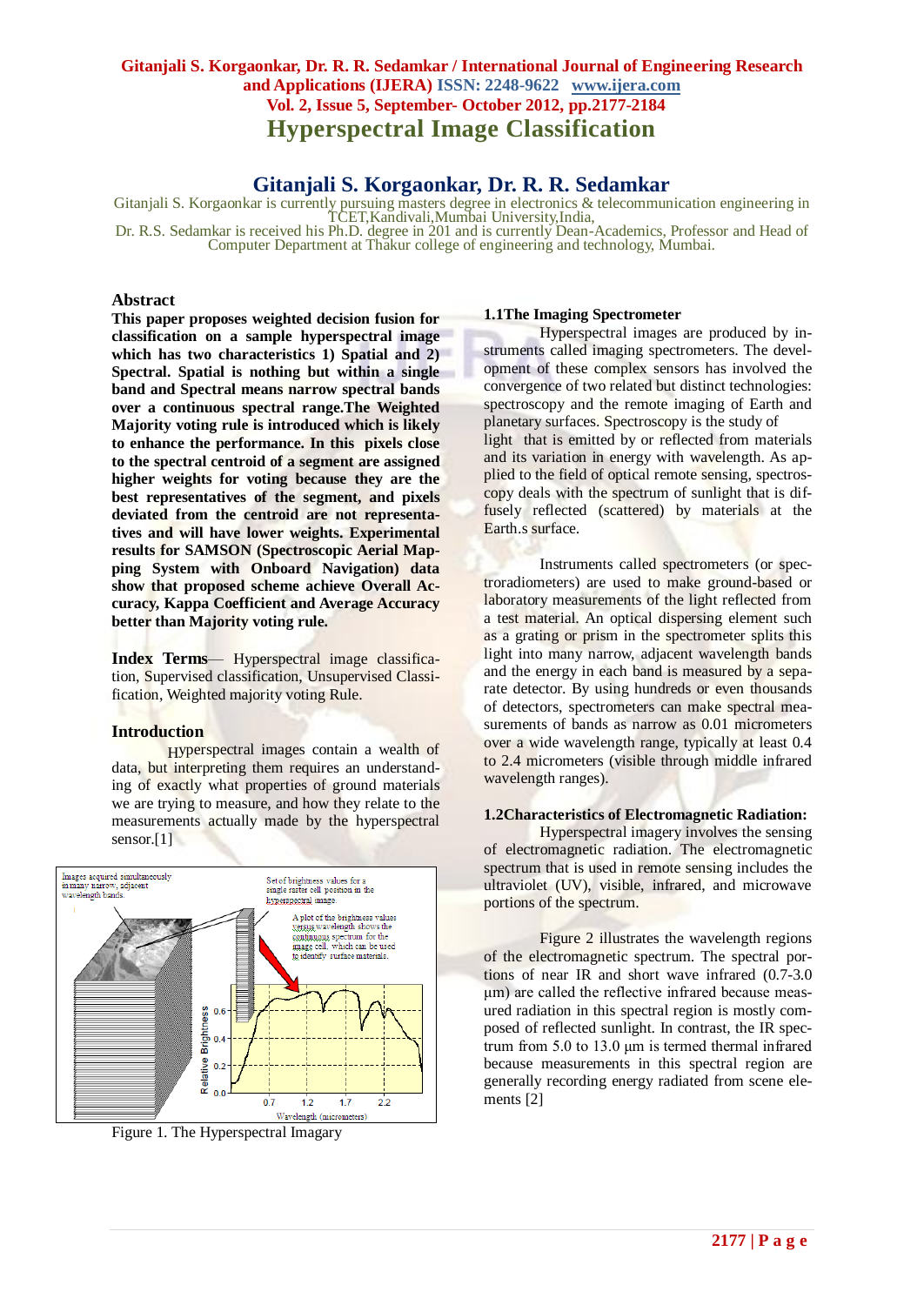

Figure 2 Wavelength regions of the electromagnetic spectrum.

Based on these wavelength regions, remote sensing can be classified into three main categories: visible and reflective infrared remote sensing, thermal remote sensing, and microwave remote sensing. In visible and reflective remote sensing, the radiation that is measured has a solar origin, radiated with a peak wavelength of 0.5 μm. In thermal remote sensing, the measured radiation comes from the observed objects. Materials with normal temperatures (~300K) emit radiation with a peak wavelength of  $10.0 \mu m$ . Finally, in microwave remote sensing, observations are generally due to reflection of energy radiated by the observing platform (i.e. radar). In this paper, hyperspectral images from the visible and reflective infrared spectrum are used. The majority of currently available sensors with material identification (ID) capability utilize this portion of spectrum.

Typically the source of energy in hyperspectral imagery is the sun. The incident energy from the sun that is not absorbed or scattered in the atmosphere interacts with the earth's surface, where it is absorbed, transmitted, or reflected. Additionally, the electromagnetic radiation has specific properties that are predictable in its interaction with materials and transmission through the atmosphere. Therefore, by measuring the electromagnetic radiation in narrow wavelength bands, the resulting spectral signatures can be used, in principle, to uniquely characterize and identify any given material.

All materials have unique spectral characteristics because they absorb, reflect, and emit radiation in a unique way. For example, in the visible portion of the spectrum, a leaf appears green because it absorbs in the blue and red regions of the spectrum and reflects in the green region. These variations in absorption, reflection, and emission are due to the material composition. Differences in spectral response due to absorption, transmission, and reflection cause materials to have a unique spectral signature. Figure 3 illustrates the spectral signatures of three pixels, respectively dominated by seawater, vegetation, and concrete. Comparing the spectra between seawater and vegetation, it is observed that they reflect similarly in the visible wavelengths but differently in the infrared portion. Also, concrete has a different spectral signature compared

to the other two in specific wavelength regions. Therefore, by knowing a material's spectral signature, it is possible for this material to be detected in pixels within an image. Libraries with the characteristic spectra of various materials of interest exist, and these spectral signatures can be compared with measured spectra in order to identify the features in an image. In the early work on spectral imagery, computational limits prevented full exploitation of such data. Computational power in the latter portion of the 1990's made routine use of spectral imagery much more practical.





Identifying groups of pixels that have similar spectral characteristics and determining the various features or land cover classes represented by these groups is an important part of image analysis. This form of analysis is known as classification. Visual classification relies on the analyst's ability to use visual elements (tone, contrast, shape, etc) to classify an image. Digital image classification is based on the spectral information used to create the image and classifies each individual pixel based on its spectral characteristics. The result of a classification is that all pixels in an image are assigned to particular classes or themes (e.g. water, coniferous forest, deciduous forest, corn, wheat, etc.), resulting in a classified image that is essentially a thematic map of the original image. The theme of the classification is selectable, thus a classification can be performed to observe land use patterns, geology, vegetation types, or rainfall.

In classifying an image we must distinguish between spectral classes and information classes. Spectral classes are groups of pixels that have nearly uniform spectral characteristics. Information classes are various themes or groups we are attempting to identify in an image. Information classes may include such classes as deciduous and coniferous forests, various crop types, or inland bodies of water. The objective of image classification is to match the spectral classes in the data to the in-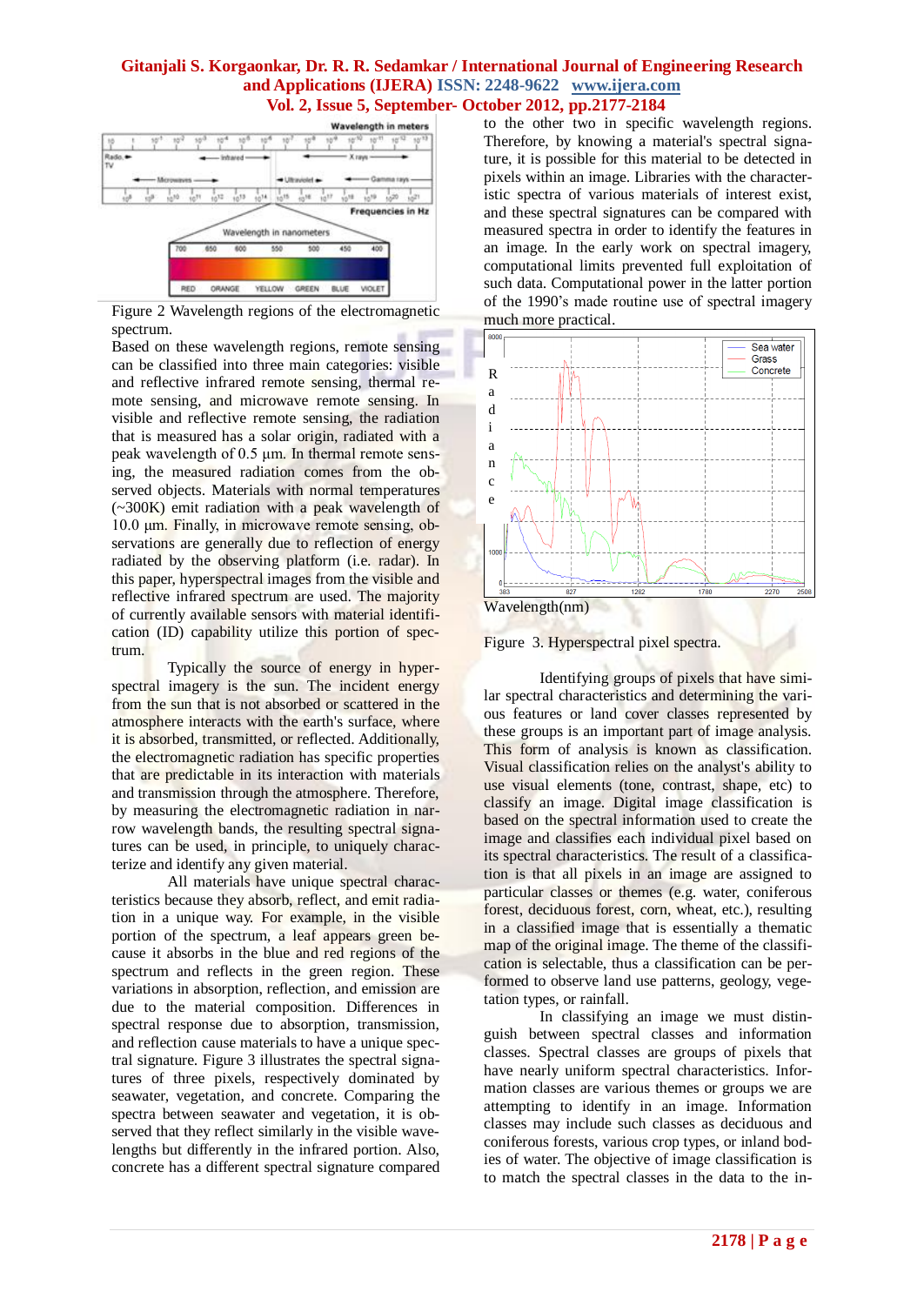formation classes of interest.

Different conditions like the sun illumination, snow cover, other atmospheric conditions, crop growth in a particular season etc. conditions effect the classification process.

#### **2. TYPES OF CLASSIFICATION**

Image classification is perhaps the most important part of digital image analysis. It is very nice to have a "pretty picture" or an image, showing a magnitude of colors illustrating various features of the underlying terrain, but it is quite useless unless to know what the colors mean. Image classification or the 'partition of the feature space' can be done in two ways: Supervised and Unsupervised classification. In the supervised classification, the operator defines his classes of interest by selecting the training samples in an image on the basis of his/her knowledge of the area. In the unsupervised classification, the image is partitioned into homogenous spectral clusters using some clustering algorithm. These spectral clusters are accomplished on the basis of some spectral similarities. In the classification application, we need to preserve the features that are useful for discrimination among classes.

#### **2.1 Supervised Classification**

With supervised classification, we identify examples of the Information classes (i.e., land cover type) of interest in the image. These are called "training sites". The image processing software system is then used to develop a statistical characterization of the reflectance for each information class. This stage is often called "signature analysis" and may involve developing a characterization as simple as the mean or the rage of reflectance on each bands, or as complex as detailed analyses of the mean, variances and covariance over all bands.

Once a statistical characterization has been achieved for each information class, the image is then classified by examining the reflectance for each pixel and making a decision about which of the signatures it resembles most[3].



Figure 4. Supervised Classification

#### **2.1.1.Support Vector Machine**

One of the best algorithm used for supervised classification is Support Vector Machine(SVM). A support vector machine (SVM) is a concept in [statistics](http://en.wikipedia.org/wiki/Statistics) and [computer science](http://en.wikipedia.org/wiki/Computer_science) for a set of related [supervised learning](http://en.wikipedia.org/wiki/Supervised_learning) methods that analyze data and recognize patterns, used for [classification](http://en.wikipedia.org/wiki/Classification_%28machine_learning%29) and [regression analysis.](http://en.wikipedia.org/wiki/Regression_analysis) The standard SVM takes a set of input data and predicts, for each given input, which of two possible classes forms the input, making the SVM a non[-probabilisticbinary](http://en.wikipedia.org/wiki/Probabilistic_logic)[linear classi](http://en.wikipedia.org/wiki/Linear_classifier)[fier.](http://en.wikipedia.org/wiki/Linear_classifier) Given a set of training examples, each marked as belonging to one of two categories, an SVM training algorithm builds a model that assigns new examples into one category or the other. An SVM model is a representation of the examples as points in space, mapped so that the examples of the separate categories are divided by a clear gap that is as wide as possible. New examples are then mapped into that same space and predicted to belong to a category based on which side of the gap they fall on. SVMs characterize classes using a geometrical criterion rather than statistical criteria. They seek a separating hyperplane maximizing the distance with the closest training samples for two classes. This approach allows SVMs to have a very high capability of generalization and, as a consequence, only require a few training samples. For non linearly separable data, SVMs use the kernel trick to map the data onto a higher dimensional space where they are linearly separable [4].

Here, we consider multiclass SVMs without any feature reduction of the original hyperspectral data. The standard

Gaussian radial basis kernel with L2-norm distance is used. This algorithm was proved to provide interesting classification accuracy, even in the case of limited training set [5]. Note that other kernels could be considered, such as the spectral angle mapper which basically computes the angle between two vectors in the vector space [5][6][7]. In the following, we present the used classifier and start by briefly recalling the general mathematical formulation of SVMs. Starting from the linearly separable case, optimal hyperplanes are introduced, then the classification problem is modified to handle nonlinearly separable data and a brief description of multiclass strategies is given. Finally, kernel methods are presented.

#### Linear SVM

For a two-class problem in a n-dimensional space  $\mathbb{R}_n$ , we assume that 1 training samples, xi  $\in$  $\mathbb{R}_n$ , are available with their corresponding labels vi  $= \pm 1$ ,  $S = \{(xi, yi) | i 2 [1, 1]\}$ . The SVM method consists of finding the hyperplane that maximizes the margin i.e., the distance to the closest training data points in both classes. Noting w Е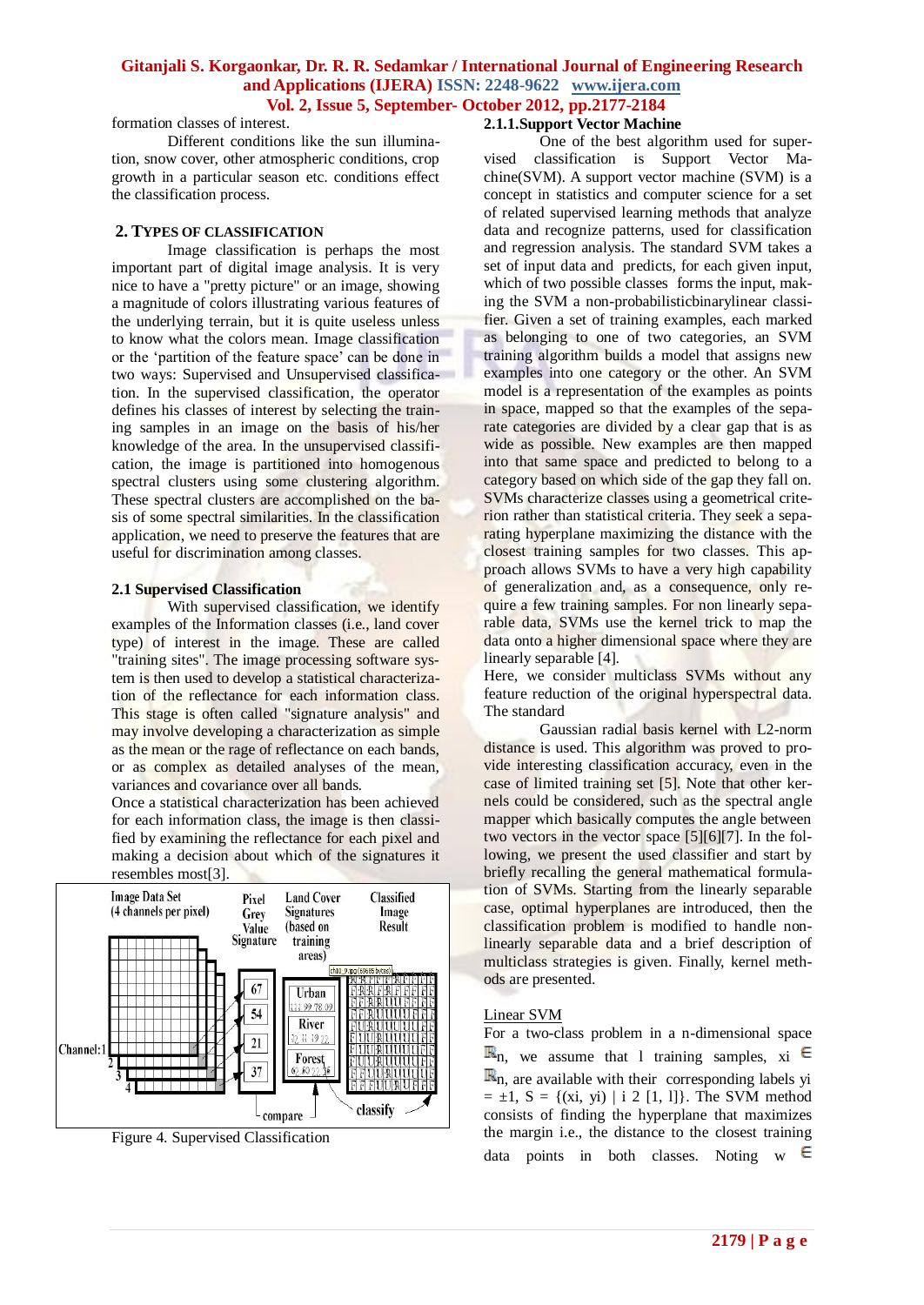$\mathbb{R}_n$  as the vector normal to the hyperplane and b  $\in$  $\mathbb{R}$  as the bias, the hyperplane Hp is defined as

$$
(w, X) + b = 0, \forall X \in H
$$

Where  $\langle W, X \rangle$  is the inner product between w and

 $(1)$ 

x. If  $x \notin$  Hp then  $f(x) = \langle W, X \rangle + b$  is the distance of x to Hp. The sign of f corresponds to decision function  $y = sgn(f(x))$ . The optimal Parameters (w, b) are found by solving

$$
\min[\frac{1 \text{ w1 } 2}{2} + c \sum_{i=1}^{l} \varepsilon i]
$$
\nSubject to

\n
$$
y \mathbf{i}((\mathbf{W}, \mathbf{X} \mathbf{i}) + \mathbf{b}) \ge 1 - \xi \mathbf{i}, \xi \mathbf{i} \ge 0 \,\forall \mathbf{i} \in [1, l]
$$
\n(3)

The solution vector is a linear combination of some samples of the training set, whose \_i is nonzero, called Support Vectors. The hyperplane decision function can thus be written as:

$$
yu = sgn(\sum_{i=1}^{l} yiai\langle Xu, Xi \rangle + b)
$$
\n(4)

The maximum margin linear classifier is the linear classifier with the, um, maximum margin. This is the simplest kind of SVM (Called an LSVM)





There is one non separable vector in each class Non linear support vector machine

If the training data is not linearly separable, there is no straight hyperplane that can separate the classes. In order to learn a nonlinear function in that case, linear SVMs must be extended to nonlinear SVMs for the classification of nonlinearly separable data. The process of finding classification functions using nonlinear SVMs consists of two steps. First, the input vectors are transformed into highdimensional feature vectors where the training data can be linearly separated. Then, SVMs are used to

find the hyperplane of maximal margin in the new feature space. The separating hyperplane becomes a linear function in the transformed feature space but a nonlinear function in the original input space. Let x be a vector in the n-dimensional input space and  $j(.)$  be a nonlinear mapping function from the input space to the high-dimensional feature space. The hyperplane representing the decision boundary in the feature space is defined as follows.

$$
\mathbf{w} \cdot \Box \ (\mathbf{x}) - b = 0 \qquad (5)
$$

where w denotes a weight vector that can map the training data in the high dimensional feature space to the output space, and b is the bias. Using the  $j(.)$  function, the weight becomes

$$
w = \sum \alpha i y i \varphi(xi) \tag{6}
$$

The decision function of

$$
F(X) = \sum_{i=1}^{m} \alpha_{i} \text{y}_{i} X_{i} \cdot X - b
$$
  
becomes  

$$
F(Y) = \sum_{i=1}^{m} \alpha_{i} \text{y}_{i} \alpha_{i} \alpha_{i} (Y_{i}) + \alpha_{i} (Y_{i}) - b
$$

 (8) Note that the feature mapping functions in the optimization problem and also in the classifying function always appear as dot products, e.g.,  $j(x_i) \cdot j(x_j)$ .  $j(xi)$  ·  $j(xj)$  is the inner product between pairs of vectors in the transformed feature space. Computing the inner product in the transformed feature space seems to be quite complex and suffer from the course of dimensionality problem. To avoid this problem, the kernel trick is used. The kernel trick replaces the inner product in the feature space with a kernel function K in the original input space as follows.

$$
K(u, v) = j(u) \cdot j(v) \tag{9}
$$

The Mercer's theorem proves that a kernel function K is valid, if and only if, the following conditions are satisfied, for any function  $y(x)$ .

$$
\int k(u, v)\Psi(u)\Psi(v)dxdy \le 0
$$
  
Where  $\int \Psi(x)_{2dx} \le 0$  (10)

The Mercer's theorem ensures that the kernel function can be always expressed as the inner product between pairs of input vectors in some highdimensional space, thus the inner product can be calculated using the kernel function only with input vectors in the original space without transforming the input vectors into the high dimensional feature vectors.

The classification function becomes: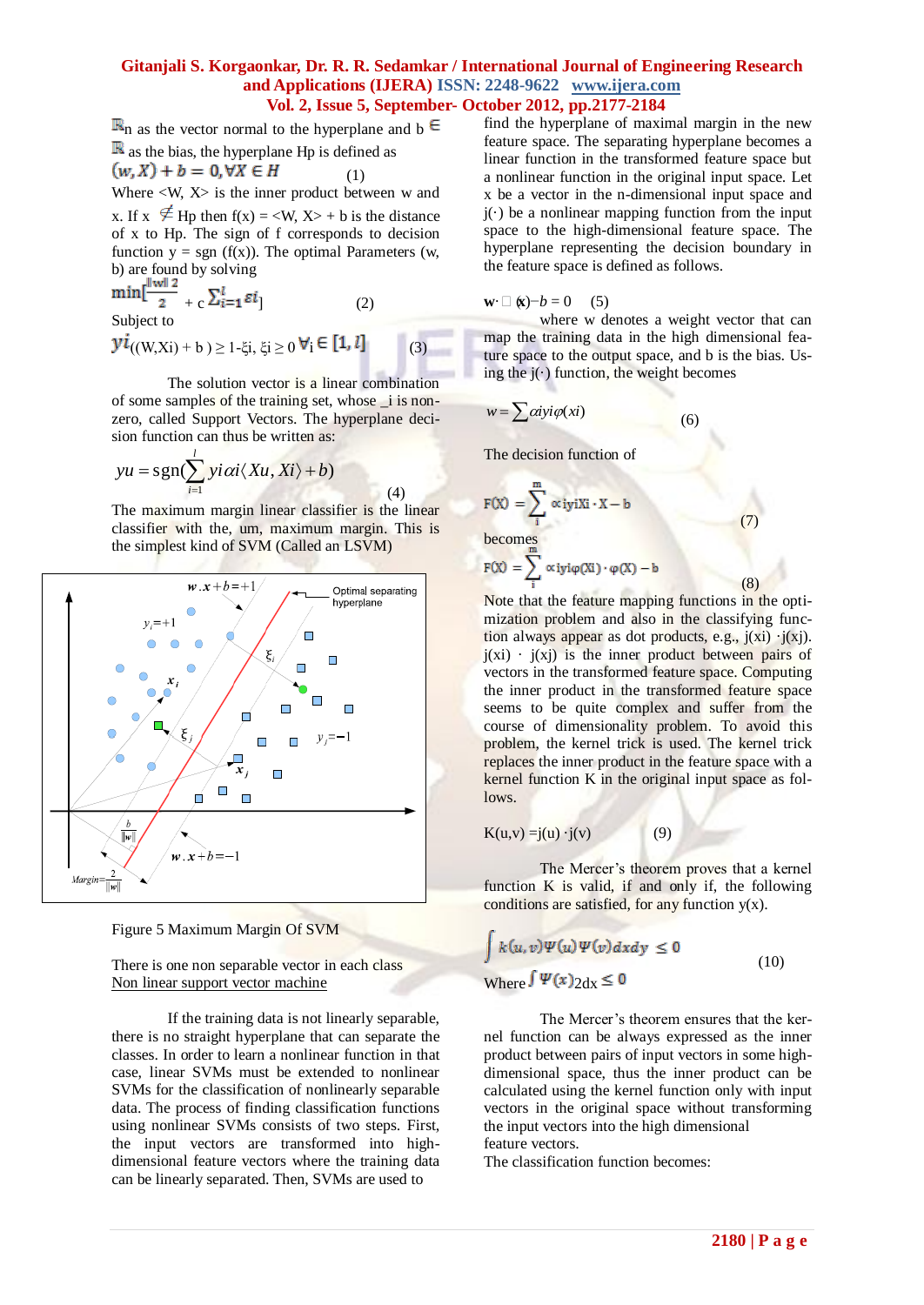$$
F(X) = \sum_{i} \alpha \alpha \, i \, yi \, K(Xi, X) - b \tag{11}
$$

Since  $K(\cdot)$  is computed in the input space, no feature transformation will be actually done or no  $j(\cdot)$  will be computed, and thus the weight vector w  $=$  åaiyij(x) will not be computed either in nonlinear SVMs.

The followings are popularly used kernel functions.

• Polynomial:  $K(a,b) = (a \cdot b+1)d$ 

• Radial Basis Function (RBF): K(a,b) =  $\exp(-g)$ ||a−b||2)

• Sigmoid:  $K(a,b) = \tanh(ka \cdot b+c)[8]$ .



Figure 6 Non Linear SVM ‗s Separation

The kernel function transforms the data into a higher dimensional space to make it possible to perform the separation.

#### **2.2 Unsupervised Classification**

Unsupervised classification is a method which examines a large number of unknown pixels and divides into a number of classed based on natural groupings present in the image values. unlike supervised classification, unsupervised classification does not require analyst-specified training data. The basic premise is that values within a given cover type should be close together in the measurement space (i.e. have similar gray levels), whereas data in different classes should be comparatively well separated (i.e. have very different gray levels).

The classes that result from unsupervised classification are spectral classed which based on natural groupings of the image values, the identity of the spectral class will not be initially known, must compare classified data to some from of reference data (such as larger scale imagery, maps, or site visits) to determine the identity and informational values of the spectral classes. Thus, in the supervised approach, to define useful information categories and then examine their spectral separability; in the unsupervised approach the computer determines spectrally separable class, and then define their information value.

Unsupervised classification is becoming increasingly popular in agencies involved in long term GIS database maintenance. The reason is that there are now systems that use clustering procedures that are extremely fast and require little in the nature of operational parameters. Thus it is becoming possible to train GIS analysis with only a general familiarity with remote sensing to undertake classifications that meet typical map accuracy standards. With suitable ground truth accuracy assessment procedures, this tool canprovide a remarkably rapid means of producing quality land cover data on a continuing basis[3].





#### **2.2.1 K-Mean Algorithm**

K-means is one of the simplest unsupervised learning algorithms that solve the well known clustering problem. The procedure follows a simple and easy way to classify a given data set through a certain number of clusters (assume k clusters) fixed a priori. The main idea is to define k centroids, one for each cluster. These centroids shoud be placed in a cunning way because of different location causes different result. So, the better choice is to place them as much as possible far away from each other. The next step is to take each point belonging to a given data set and associate it to the nearest centroid. When no point is pending, the first step is completed and an early group age is done. At this point we need to re-calculate k new centroids as barycenters of the clusters resulting from the previous step. After we have these k new centroids, a new binding has to be done between the same data set points and the nearest new centroid. A loop has been generated. As a result of this loop we may notice that the k centroids change their location step by step until no more changes are done. In other words centroids do not move any more.[9]

Finally, this algorithm aims at minimizing an objective function, in this case a squared error function. The objective function:

$$
J = \sum_{j=1}^{k} \sum_{i=1}^{n} \left\| x_i^{(j)} - c_j \right\|^2
$$
 (12)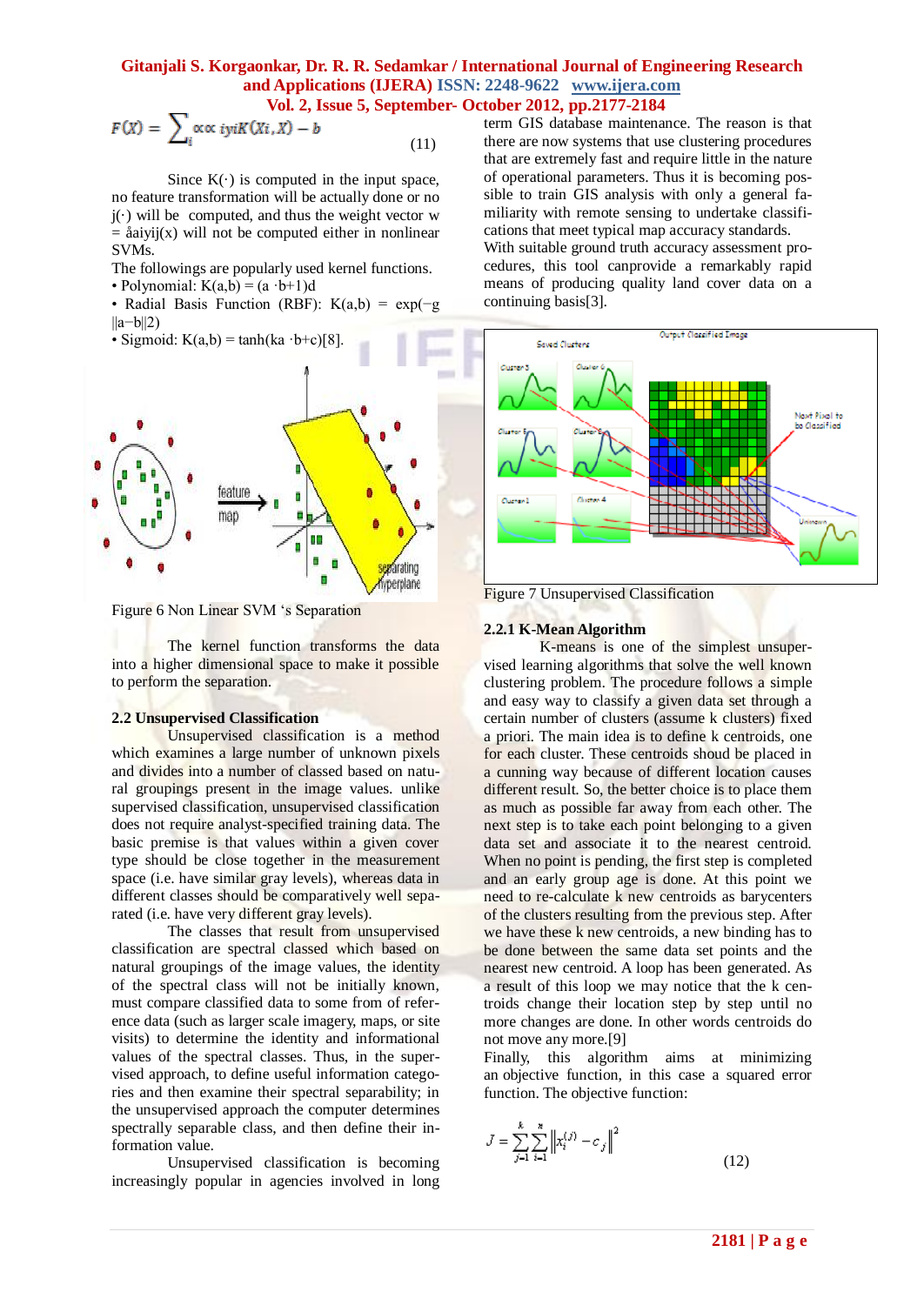where  $\|Xi(j) - Cj\|^2$  is a chosen distance measure between a data point Xi(j) and the cluster centre Cj, is an indicator of the distance of the n data points from their respective cluster centres.

The algorithm is composed of the following steps:

1) Place K points into the space represented by the objects that are being clustered. These points represent initial group centroids.

2) Assign each object to the group that has the closest centroid.

3) When all objects have been assigned, recalculate the positions of the K centroids.

4) Repeat Steps 2 and 3 until the centroids no longer move. This produces a separation of the objects into groups from which the metric to be minimized can be calculated.

Although it can be proved that the procedure will always terminate, the k-means algorithm does not necessarily find the most optimal configuration, corresponding to the global objective function minimum. The algorithm is also significantly sensitive to the initial randomly selected cluster centres. The k-means algorithm can be run multiple times to reduce this effect.

K-means is a simple algorithm that has been adapted to many problem domains. As we are going to see, it is a good candidate for extension to work with fuzzy feature vectors.

#### **3. DECISION FUSION**

A decision fusion approach is developed to combine the results from supervised and unsupervised classifiers. The final output

takes advantage of the power of a supportvector machine- based supervised classification in class separation and the capability of an unsupervised classifier, such as K-means clustering, in reducing trivial spectral variation impact in homogeneous regions [10][11][12].



Figure 8 Decision Fusion Approach

Decision fusion has been widely used to improve the overall classification accuracy Most decision fusion approaches mainly focus on supervised classifiers as base learner, i.e., all classifiers need training, so the classification results can only be as good as training data. To avoid the possible negative influence from the limited quality of training data, we are motivated to propose amethod that can combine supervised and unsupervised classifiers.

A supervised classifier may provide better classification than an unsupervised classifier. However, in addition to training data limitation, a supervised classifier may result in over-classification for some homogeneous areas. Although it may be less powerful, an unsupervised classifier can generally well classify those spectrally homogeneous areas. Thus, fusing supervised and unsupervised classification may yield better performance since the impact from trivial spectral variations may be alleviated and the subtle difference between spectrally similar pixels may not be exaggerated. Although individual classifiers are pixel-based, the final fused classification has a similar result to an objectbased classifier.

#### **4. VOTING RULE**

In this paper, we used a weighted majority voting (WMV) rule to further improve classification accuracy. The final fusion output is dependent on not only the classification accuracy of the supervised classifier and the chosen unsupervised classifier but also the fusion rule. The MV rule is the most frequently used. It is simple and requires no training. The MV rule may have some limitations. For instance, it only counts the number of pixels in each class in a segment, but does not consider pixel "quality" since it treats all the pixels equally; as a result, the spectral variations from pixel to pixel is completely ignored in a relatively homogeneous segment. Intuitively, pixels close to the spectral centroid of a segment should be assigned higher weights for voting because they are the best representatives of the segment, and pixels deviated from the centroid are not representatives and should have lower weights. The resulting WMV rule can alleviate the impact from outliers, whose spectral signatures are quite different from the rest of pixels although they are grouped into the same segment. To gauge such deviation, the Mahalanobis distance can be used to measure the distance between a pixel and the centroid.

#### **4.1 Accuracy Assessment:**

Accuracy assessment is an important step in the classification process. The goal is to quantitatively determine how effectively pixels were grouped into the correct feature classes in the area under investigation. The land cover types derived from digital image interpretation and analysis requires validation with data obtained from ground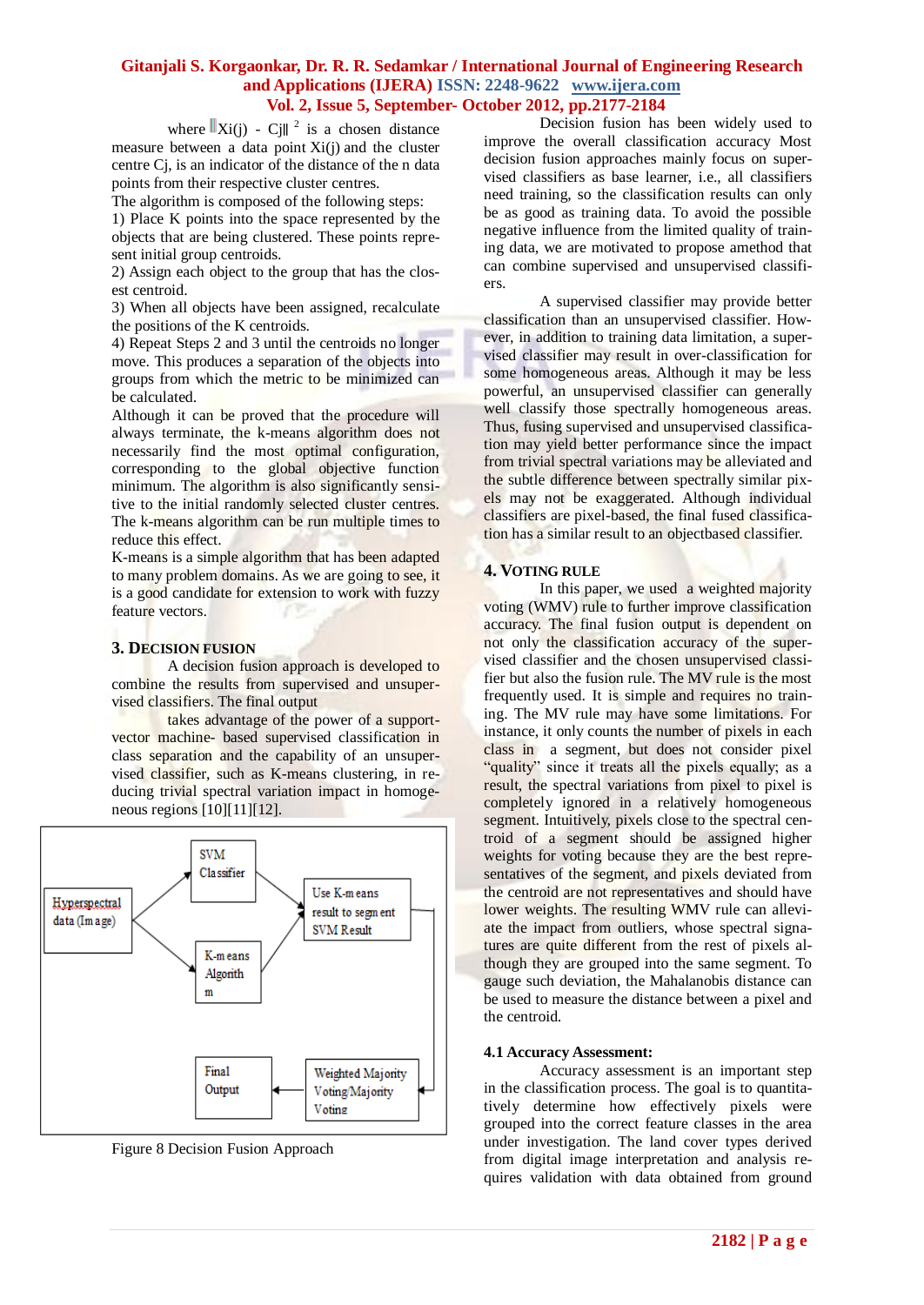verification. For the accuracy assessment, a coefficient of agreement between classified image data and ground reference data were calculated using Kappa. The accuracy was determined by kappa statistics in order to test whether any difference exists in the interpretation work.

Briefly, Kappa statistic considers a measure of overall accuracy of image classification and individual category accuracy as a means of actual agreement between classification and observation. The value of Kappa lies between 0 and 1, where 0 represents agreement due to chance only. Meanwhile 1 represents complete agreement between the two data sets. Negative values can occur but they are spurious. It is usually expressed as a percentage (%). [13] claimed that the Kappa statistic has been shown to be a statistically more sophisticated measure of classifier agreement and thus gives better interclass discrimination than overall accuracy.

#### **5. RESULT AND ANALYSIS**

The software implementation of the algorithm is written in a Matlab environment using Matlab7.10 software. This hyperspectral dataset was generated by the SAMSON sensor The SAMSON components are integrated with the flight management system to enable real-time management of data collection and flight orientation.

The HSI sensor incorporates improved spectral alignment, radiometric calibrations and atmospheric correction procedures. The charge coupled device (CCD) used in the SAMSON sensor is a thinned, backside-illuminated CCD (produced by Sarnoff Imaging). The CCD manufacturing process greatly increases the quantum efficiency from about 5% to 60% at 400 nm, and from about 40% to 85% at 700 nm.with a band width of 3.2nm. The data was collected by the [Florida Environmental Research](http://www.feriweb.org/)  [Institute](http://www.feriweb.org/) as part of the GOES-R sponsored [experi](https://osd.goes.noaa.gov/)[ment.](https://osd.goes.noaa.gov/) The instrument flown during the collect is the SAMSON, a push-broom,visible to near IR, hyperspectral sensor. This sensor was designed and developed by FERI. The following paper describes the basic design of the sensor: [Kohler et al. \(2006\)\[](http://www.feriweb.org/pubs/223.pdf/)14]. This dataset utilized the new radiometric calibration technique specifically designed to characterize and correct the stray light found within the sensor. The following paper describes the approach: [Kohler et](http://www.opticsinfobase.org/abstract.cfm?URI=oe-12-11-2463/)  [al. \(2004\).](http://www.opticsinfobase.org/abstract.cfm?URI=oe-12-11-2463/) It has samples  $= 952$ , lines  $= 952$ , bands  $= 156$ .



Figure 9 Hyperspectral Image



Figure 10.Classified Output for band 75

| <b>Bands</b> | $OA=$<br>90.5886                            | $AA =$<br>90.585 | $OA=$<br>99,0039                                 | $AA=$<br>99 |
|--------------|---------------------------------------------|------------------|--------------------------------------------------|-------------|
|              | <b>Majority Voting</b><br>Kappa Coefficient |                  | Weighted Majority<br>Voting<br>Kappa Coefficient |             |
| $\mathbf{1}$ | 91.4158                                     |                  | 99.9080                                          |             |
| 10           | 90.8216                                     |                  | 99.2586                                          |             |
| 25           | 91.0987                                     |                  | 99.5614                                          |             |
| 45           | 90.7436                                     |                  | 99.1733                                          |             |
| 75           | 88.8225                                     |                  | 97.0738                                          |             |
| 50           | 90.3567                                     |                  | 98.7505                                          |             |